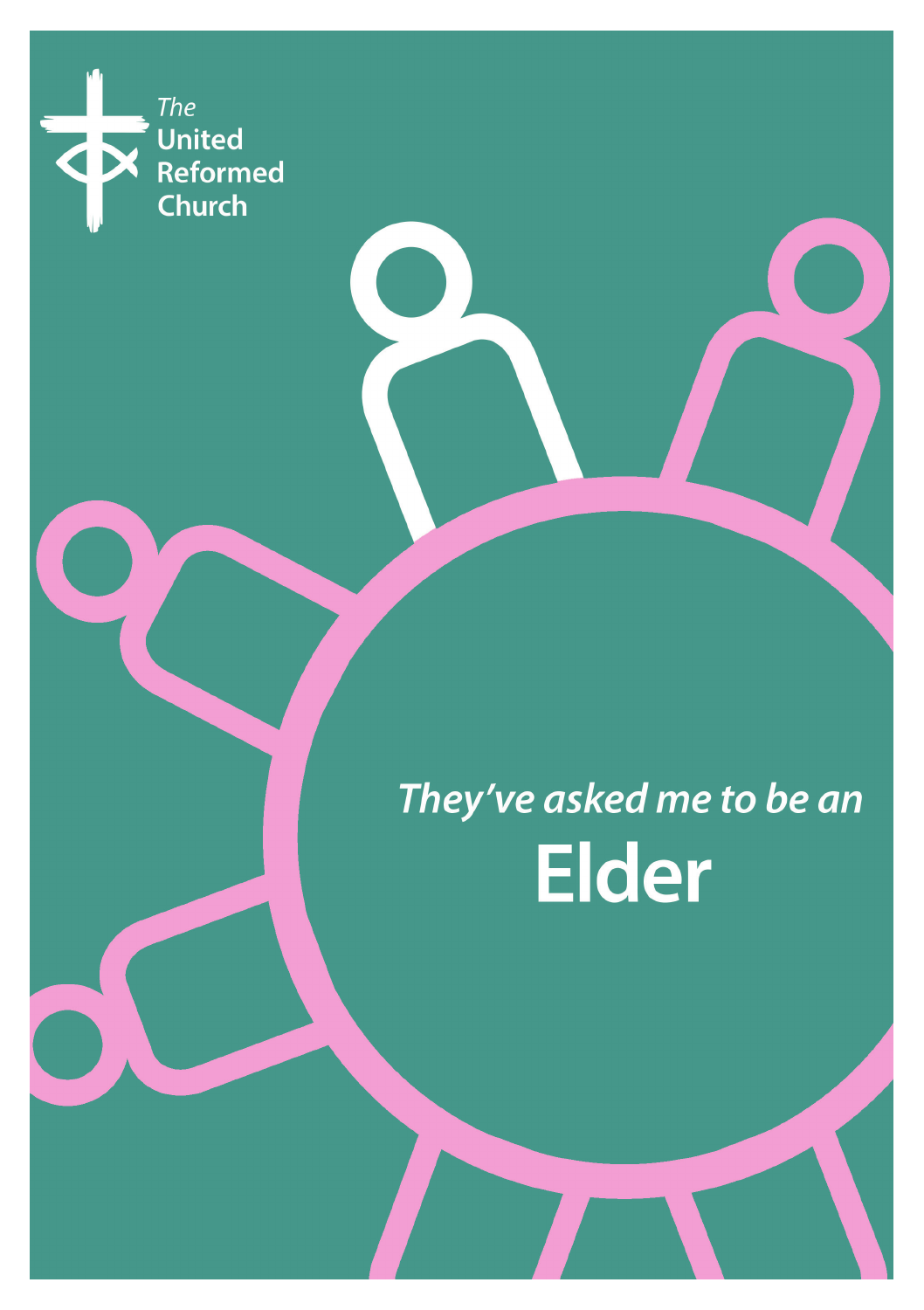## *They've asked me to be*  **an Elder**

## **Introduction**

The booklet has been primarily written for those who have been asked to consider a call to eldership by their Minister or an Elder in their congregation. The booklet is also relevant to those who have become aware that God is calling them to service in the Church and wish to find out more about eldership as part of their discernment process.

The booklet gives an overview of the role, core responsibilities and necessary skills and abilities of post holders. The functions of the Elders meeting are set out in The Basis of Union and can be found from page 10 of this booklet. A word of reassurance – individual Elders are not expected to have all the gifts, skills and abilities listed – eldership is definitely a team activity!

Eldership is, without doubt, challenging – and in some ways, as the role has developed and changed over the past ten years or so, the challenges have grown. But so too has the level of fulfilment and the potential for Elders to make significant, creative and exciting contributions to the life of their local church and community and the wider United Reformed Church. Eldership has always been both a privilege and a responsibility – but it's also deeply fulfilling.

## **Discerning a call**

You may be surprised to have been asked to consider being an Elder; you might be feeling proud, or scared, or even immediately certain of your answer. Whatever your feelings we suggest you take your time to discern if this invitation feels like a call to you – or definitely does not. Don't feel pressurised into giving a quick response – whatever the circumstances of your local situation. Think and pray about it and, if possible, seek the counsel of someone whose judgement you trust – ideally someone who is currently or has recently been a serving Elder in the URC and can answer any questions.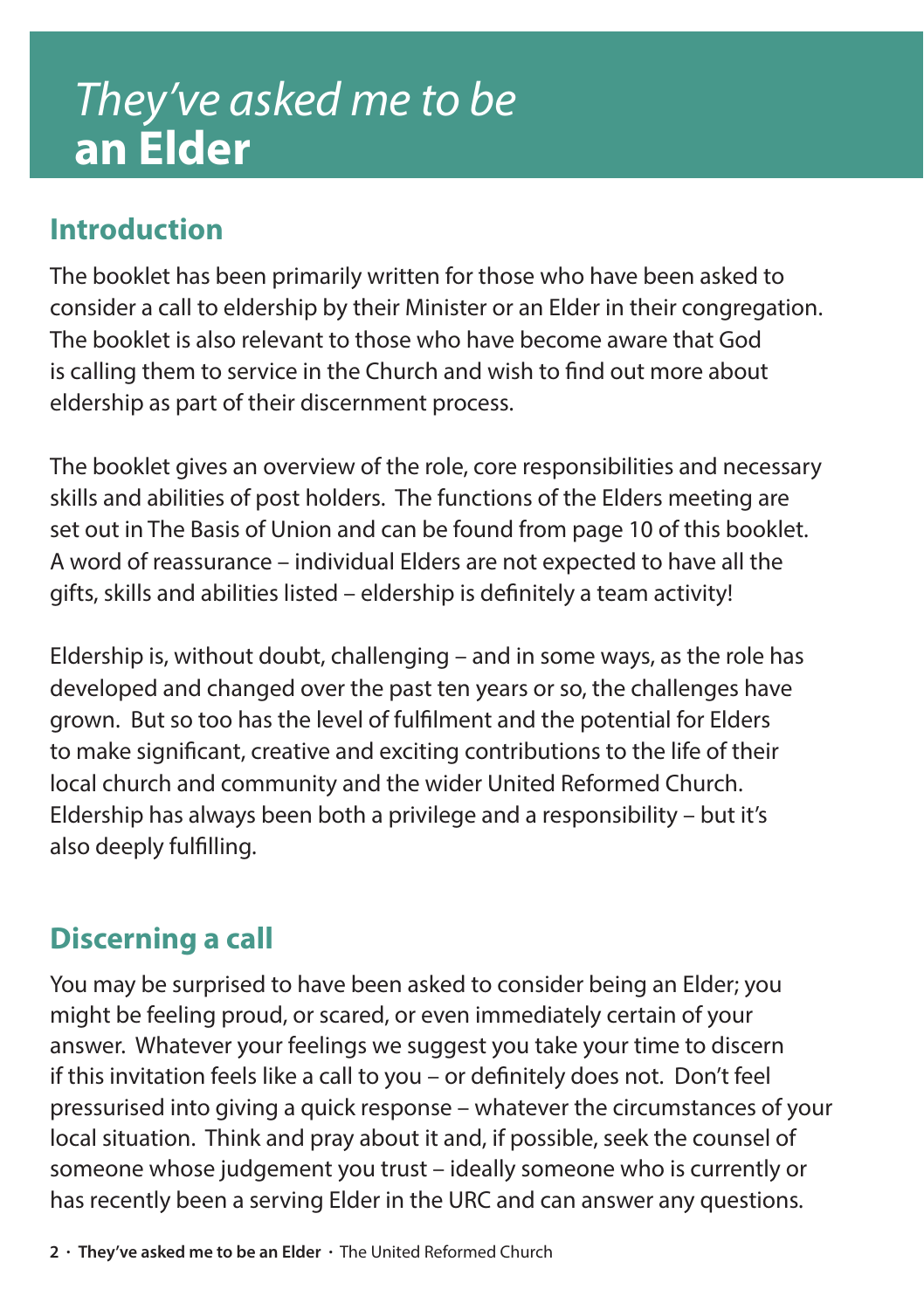As part of your discernment process we strongly recommend you get as much information about the realities of serving as an Elder; read this booklet, talk to other Elders; ask the Elders' Meeting if you could shadow a serving Elder, and ideally attend an Elders' meeting to see first-hand how the Elders interact with one another, how decisions are reached and how the eldership team works in your local context.

## **What else to consider?**

You may feel you lack the faith to be an Elder – ultimately only you and God know the innermost working of your heart, but it is worth remembering most (if not all) Christians feel inadequate or unsure of their abilities at times, and if you feel the call to eldership within yourself, you can be certain that God will help you meet its challenges.

And don't forget that Elders are no different from any other church members – all are called to develop and grow in faith, through prayer, worship, sacraments and learning – the call to eldership is a renewed call to these things as well.

> 'The best thing about being an Elder? For me it's sitting and listening to someone – it's a real privilege to be trusted.'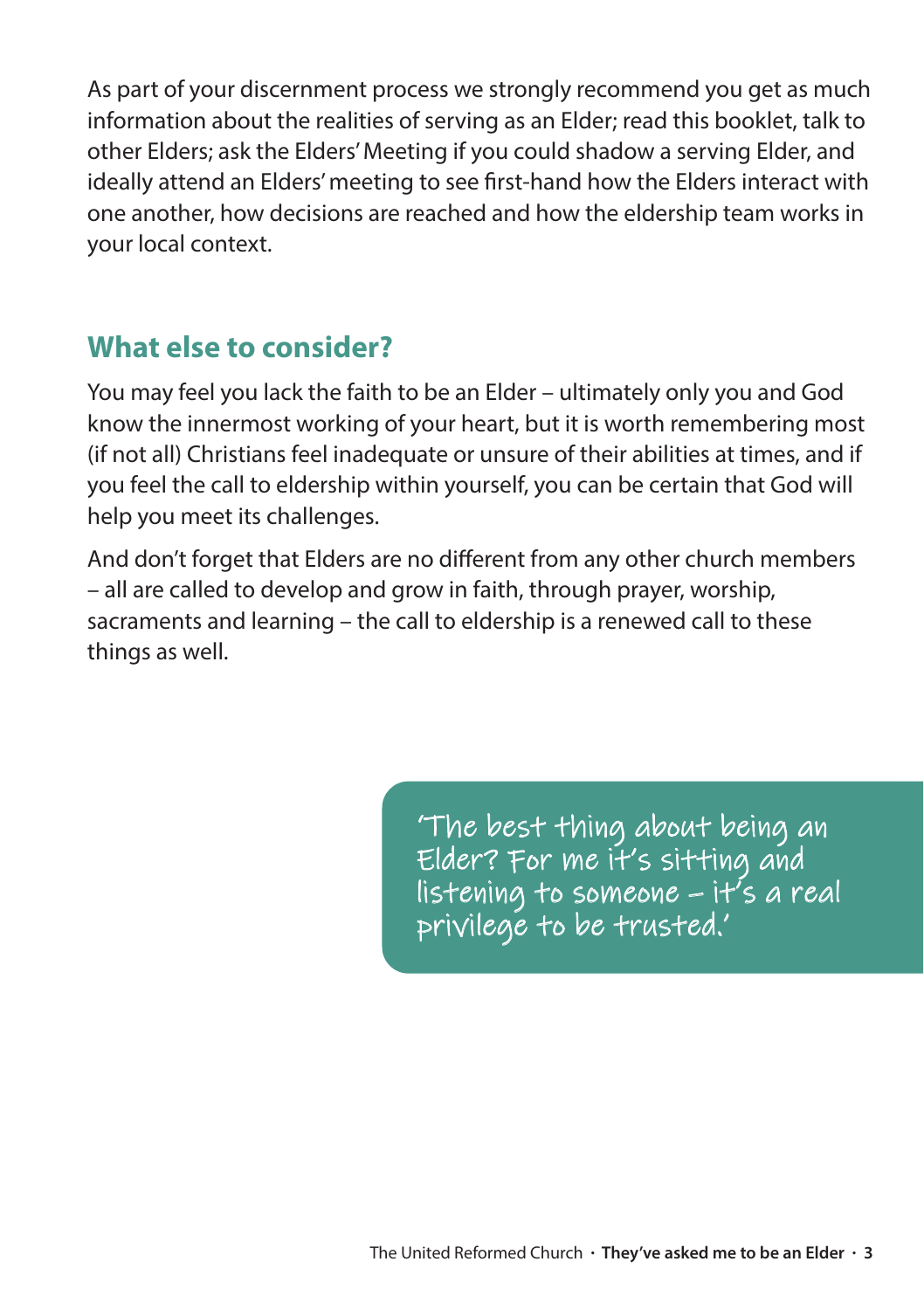# **Eldership: what is it?**

In the United Reformed Church, the eldership of a local congregation is a significant ministry – the Elders share responsibility, with the Minister of Word and Sacraments, for the spiritual oversight of the congregation. The Elders' meeting is intended to be a distinctive and vital part of every URC congregation – with the Elders collectively possessing the abilities, skills and spiritual gifts of leadership.

At its best, the Elders' meeting is at the heart of every local congregation, providing impetus and positive influence on the mission, witness and service of the church. In short, Elders play an essential role in enabling the congregation to live fruitful lives as God's people.

It's also worth noting that, both as a result of the steady fall in the number of Ministers of Word and Sacraments and the need for the church to respond to its changing context, the role of Elder has changed significantly in the last decade or so.

There is now more recognition that Elders are a key part of the church leadership team, actively and creatively serving at the heart of the local church, as it seeks to respond to the needs and circumstances of the 21st century.

For example, at least one synod has recently run a course to train Elders to conduct funerals; and, in churches up and down the country, Elders are taking the lead on any number of building and other projects. Don't be tempted to dismiss the role as 'dry and dull' – it's frequently anything but!

Daunted? Don't be! Elders work as a close knit and supportive team, with each Elder bringing distinct gifts and abilities to the eldership, as they work together for the good of the congregation they serve.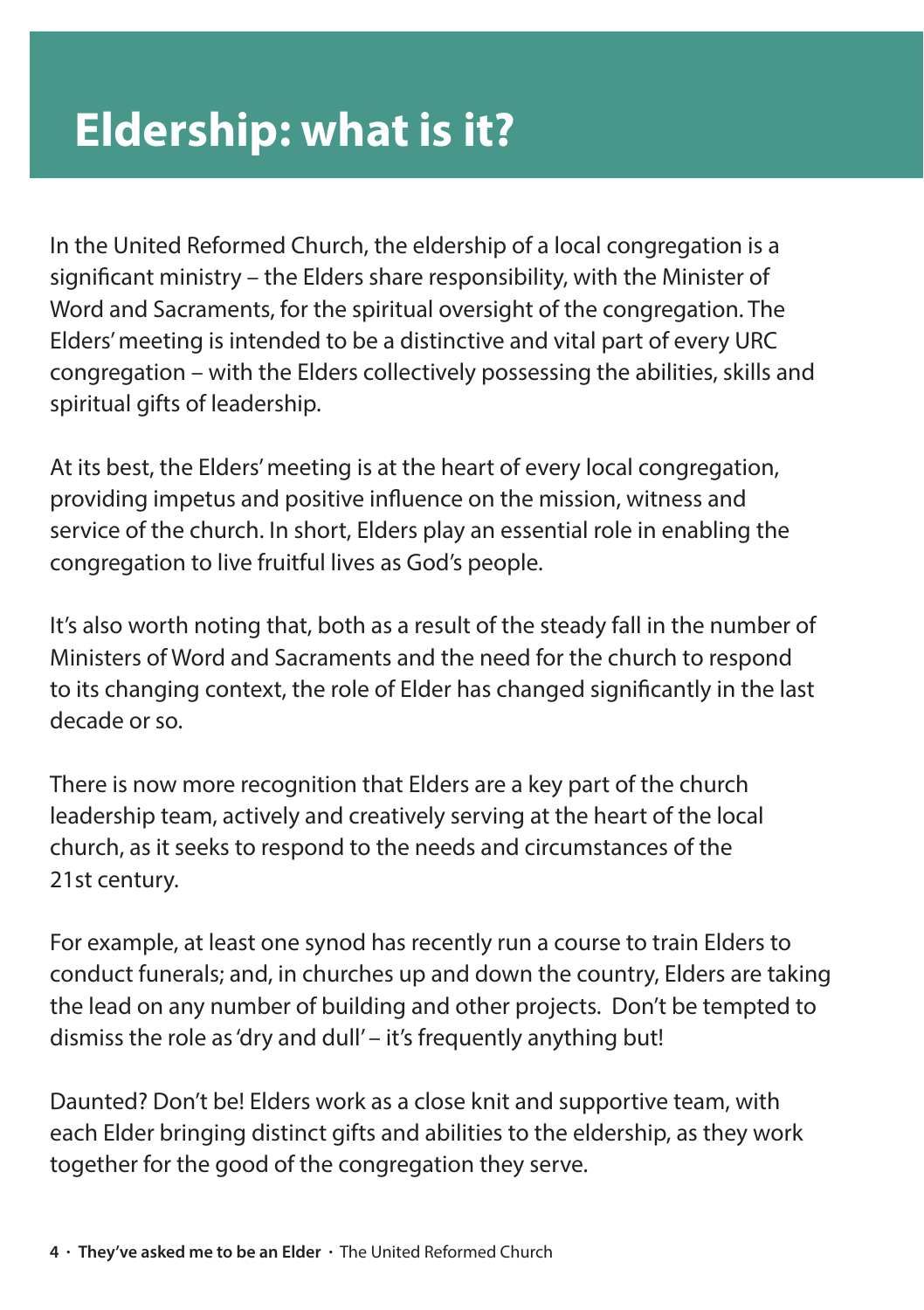The current Elders should already be fulfilling the responsibilities of eldership, and if you decide you're being called to join them, you will be part of the continuing work. As you consider whether you are called to eldership it's essential to remember its team element.

## **Roles and responsibilities of Elders**

Or, to put it another way, what do Elders do? The answer to this depends very much on the particular life and circumstances of your own congregation – including the number of serving Elders. The 'official' functions of eldership have been set out in the The Basis of Union, so you may like to read the full text later in this booklet, and perhaps discuss it with a serving Elder, to find out how the Elders' meeting deals with these duties. Some of the duties are ongoing, some occasional, some are done by small groups, some by everyone.

Obviously, within the Elders' Meeting, and the life of the church, specific roles and ministries need to be undertaken, and it might be that others are keen for you to take on one or more of these because of the gifts

'Being an Elder has the potential to be extraordinarily exciting and creative … it's a calling which is both challenging and very fulfilling.'

and skills they've already seen within you. It's worth asking the Elders' Meeting what it thinks your particular contribution could be.

The Elders' Meeting (the Minister and the serving Elders) are normally the charity trustees of the local church funds and, under the terms of the Charities Act 2011, have specific and legal responsibilities, as 'the persons having the general control and management of the administration of a charity'.

There is more detailed information on the trustee aspects of eldership in Area 7 (pages 47-53) of the preparation and development resources on eldership on the URC website – and we would encourage you to read these.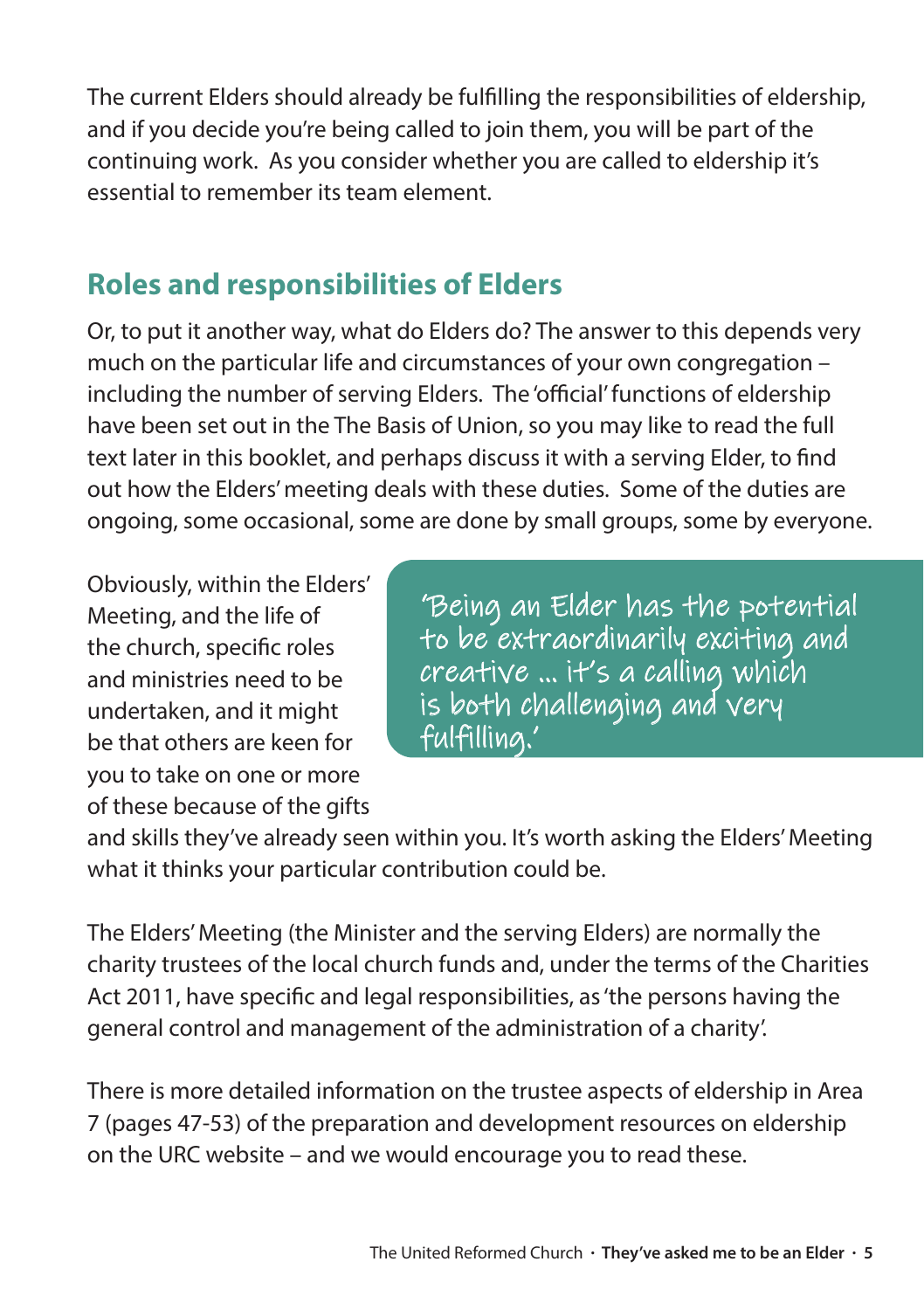## **The safeguarding responsibilities of serving Elders**

The serving Elders of United Reformed churches are responsible for overseeing all aspects of safeguarding – these duties include responding appropriately and quickly to any incidents of abuse/alleged abuse, ensuring appropriate and sufficient pastoral care and support is in place, overseeing children's, youth and community work, assessing risks and implementing and following safer recruitment procedures – basically ensuring everyone who engages with the life of the local church is kept safe.

Elders in churches that don't currently have children or adults at risk attending, need to be mindful that, at any point in the future, people from either group could start attending and/or accessing services of the church – for this reason good safeguarding practices need to be in place in all churches. Having the right procedures and safeguards in place not only protects and promotes the welfare of children and adults and protects the reputation of the church but also enhances the confidence of all involved in the life of the local church.

The safeguarding responsibilities of Elders are an important part of the role of Elder – but they are not things to be scared of! Taking the necessary steps to ensure everyone in the congregation is kept safe is one of the duties shared with other Elders.

Elders and potential Elders looking for more information about this role, should, in the first instance, contact their local synod office.

## **Expected characteristics of Elders**

You have been asked to consider being an Elder because those who have asked you have already recognised in you the expected traits and characteristics of Elders. These include: integrity, a commitment to prayer, ability to keep confidential information confidential; listening skills; willingness to be supportive of colleagues (including the Minister and the eldership team). The preparation and development resources on eldership (pages 44-46) have more information on the expected characteristics.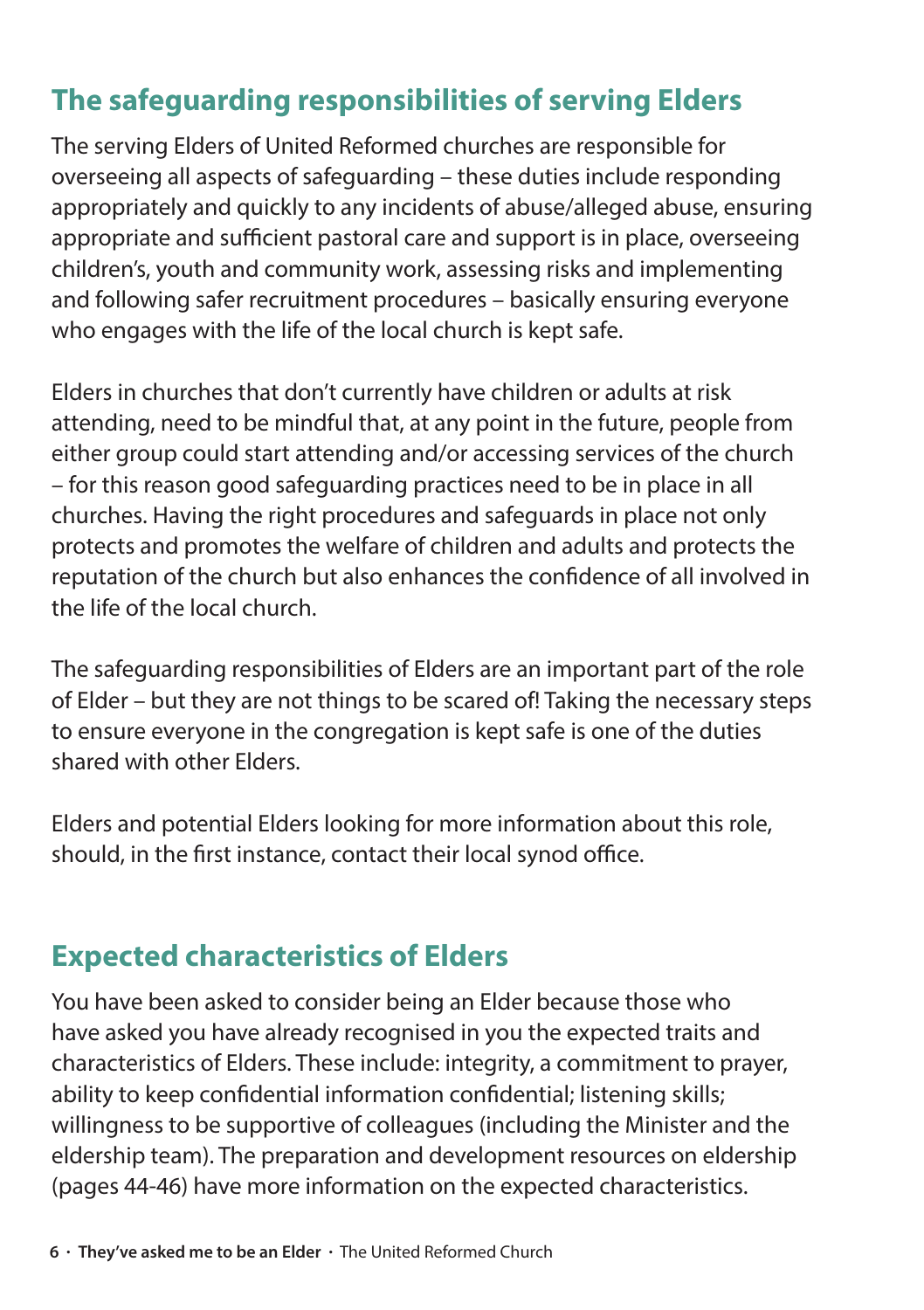#### **What is the time commitment?**

All church ministry is, in some way, costly – and becoming an Elder is no exception. It will mean committing time and energy to the role, along with a sharing and giving of self. As mentioned above, so much of the role is dependent on local circumstances: local churches vary tremendously in what is asked of their eldership so it would be sensible to

'When the Elders and the Minister work as a team – all using the skills and talents they have been given – the local church, and wider community, can be transformed.'

check with one or two serving Elders just what would be involved in terms of time and priorities related to this calling.

At the very least attendance at the Elders' meetings (often held monthly) is important and you would be expected to prioritise this. In addition, in some churches' Elders take part in study days, training days and occasional residential retreats.

Ask yourself: is this a priority I can make and to which I am willing to give my time and energy? Are there things which I'll need to give up or let go of, to enable me to say yes to this new ministry of eldership?

## **How long are Elders appointed for?**

In the URC, Elders, like Ministers of Word and Sacraments, are ordained for life. Ordination is an outward sign of God's call; it recognises both the spiritual nature of the call and the important role that Elders play in church leadership.

However, although ordination as an Elder is for life, this doesn't mean that you'll be expected to serve as an Elder for the rest of your life. The most common practice is for a three-year term of service, renewable by agreement of the Church Meeting and the Elder – with many churches operating a mandatory sabbatical of at least a year after six years of service. Not all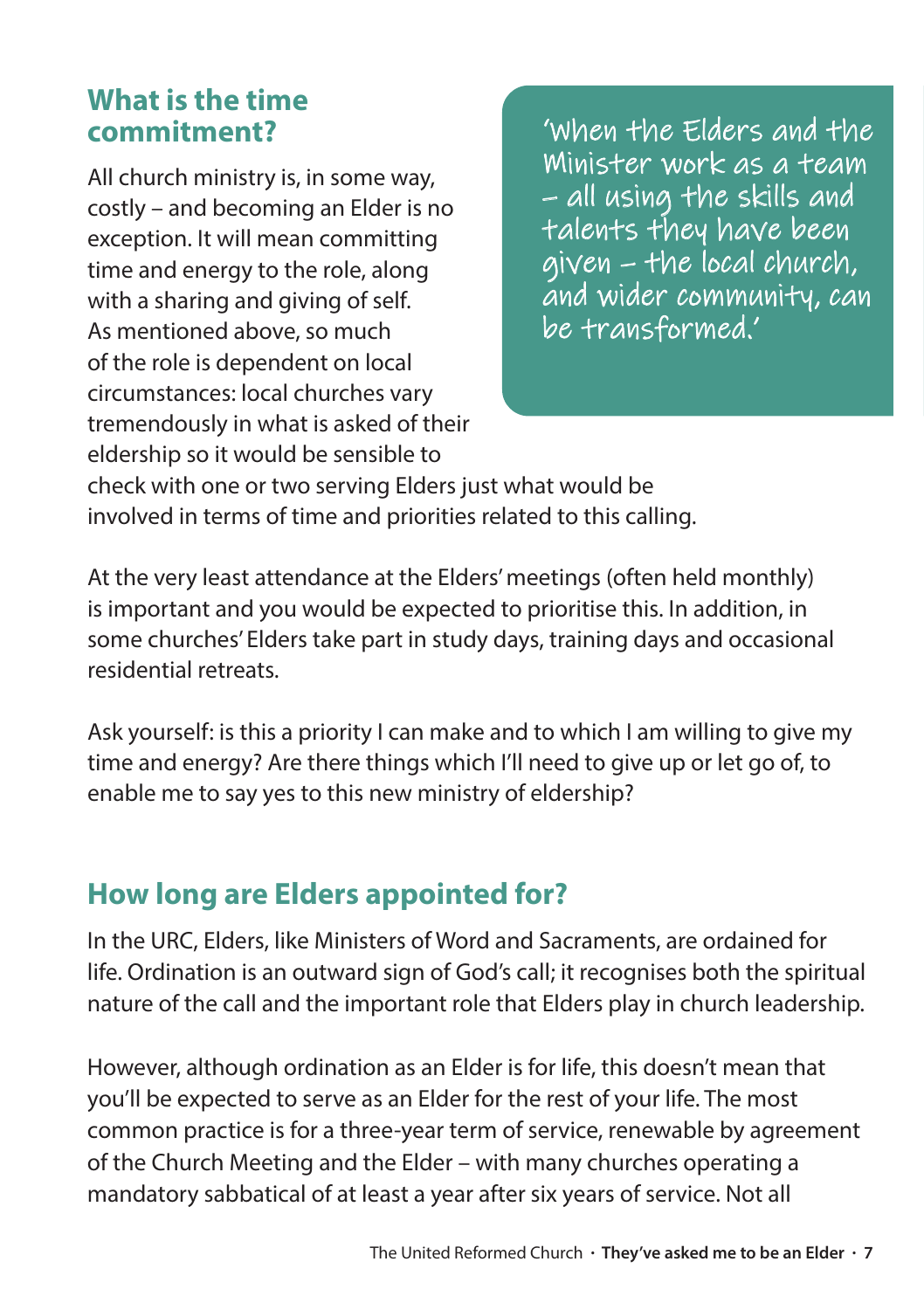churches operate in this way, as with all aspects of church life different practices exist for a whole host of reasons. In some churches there is a distinct shortage of leaders, and as a result, Elders tend to serve for more than three years; perhaps not best practice but a realistic and practical solution to the church circumstance. Elders not actively serving are known as nonserving Elders.

At ordination, an Elder becomes an Elder of the denomination, not just the congregation. So, if you move to another United Reformed Church, you will still be an ordained Elder and eligible to be asked to serve in your new church home. (In fact, if you move to another part of the world, you will probably be recognised as an Elder in most Reformed churches across the globe.)

## **What preparation and development will I receive?**

The local church, the synod and the wider Church all offer support as well as preparation and development opportunities. Many churches hold 'away days' and/or study evenings for Elders; synod and Assembly events are also offered to Elders; and the three Resource Centres for Learning (Northern College, the Scottish College and Westminster College) provide a range of courses and events relevant to Elders. Speak to your Minister, a serving Elder in your church or contact the synod office for more information on what's available in your area. In addition, there are excellent preparation and development resources available on the URC website.

## **The ordination service**

If you do decide that you are being called to be an Elder, you will be ordained and inducted as an Elder. During the ordination service, you will be asked to make a series of affirmations.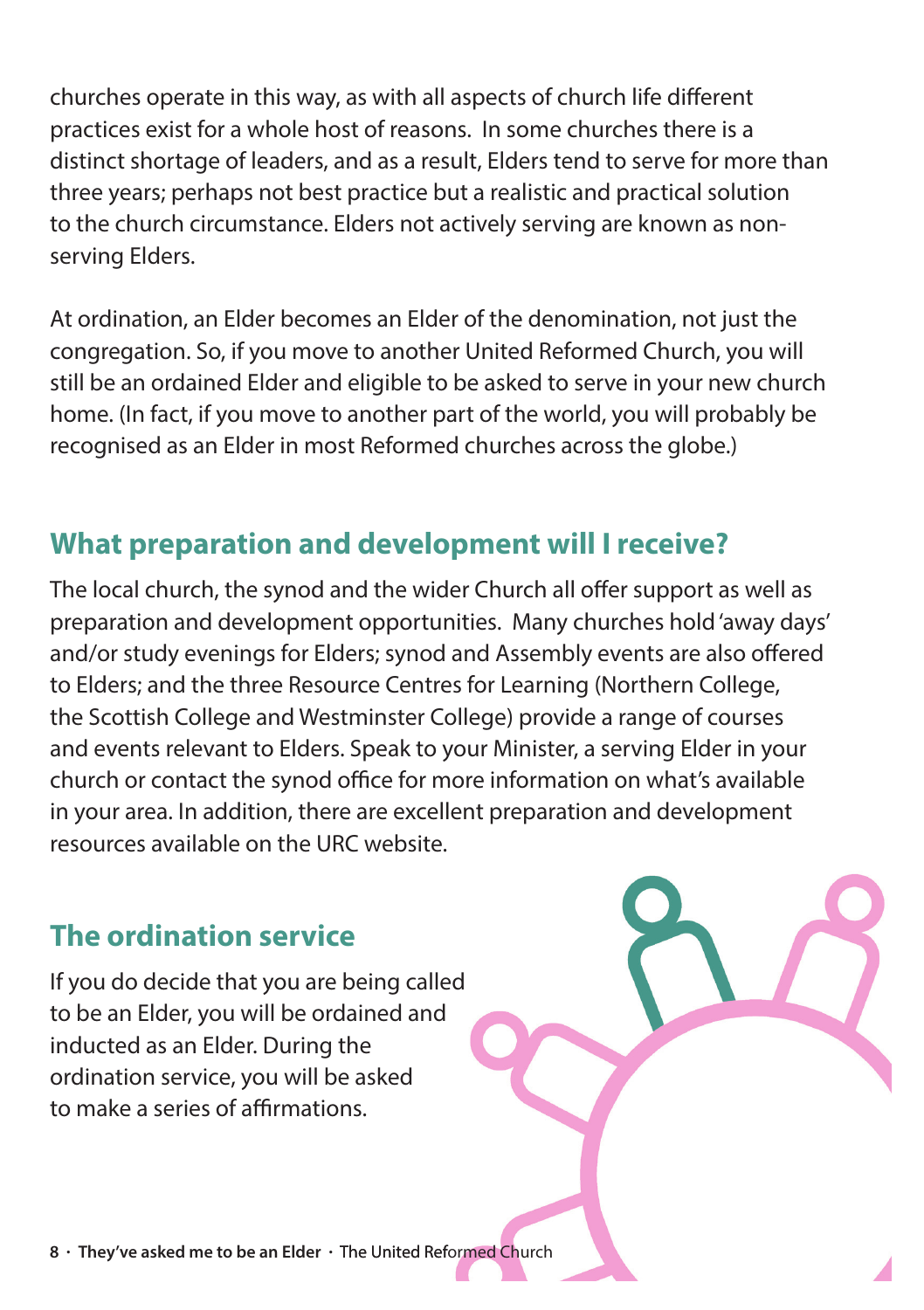The following text, taken from the URC's service book Worship from the United Reformed Church, forms a central part of the ordination service for Elders.

'The Lord Jesus Christ continues his ministry in and through the Church, the whole people of God called and committed to his service. To equip them for this ministry he gives them particular gifts, and calls some of his servants to exercise them in offices duly recognised within the Church. Some are called to the ministry of Word and Sacraments; some are called to be Elders.'

The Statement of the Nature, Faith and Order of the United Reformed Church is read, and is immediately followed by these questions:

Do you accept this statement and confess again your faith in one God, Father, Son and Holy Spirit?

#### **I do.**

In dependence on God's grace do you reaffirm your trust in Jesus Christ as Saviour and Lord and your promise to follow him and to seek to do and to bear his will all the days of your life? **I do.** 

Do you believe that the Word of God in the Old and New Testaments, discerned under the guidance of the Holy Spirit, is the supreme authority for the faith and conduct of all God's people? **I do.**

After the ordination, the Minister asks the members of the church to accept the ministry of all the Elders to be inducted: Do you, the members of this local church, accept and receive (name/s) to serve as an Elder/Elders among you? **We do.** 

Will you encourage and support him/her/them, and respond to his/her/their ministry acknowledging that it comes to you from God? **We will.**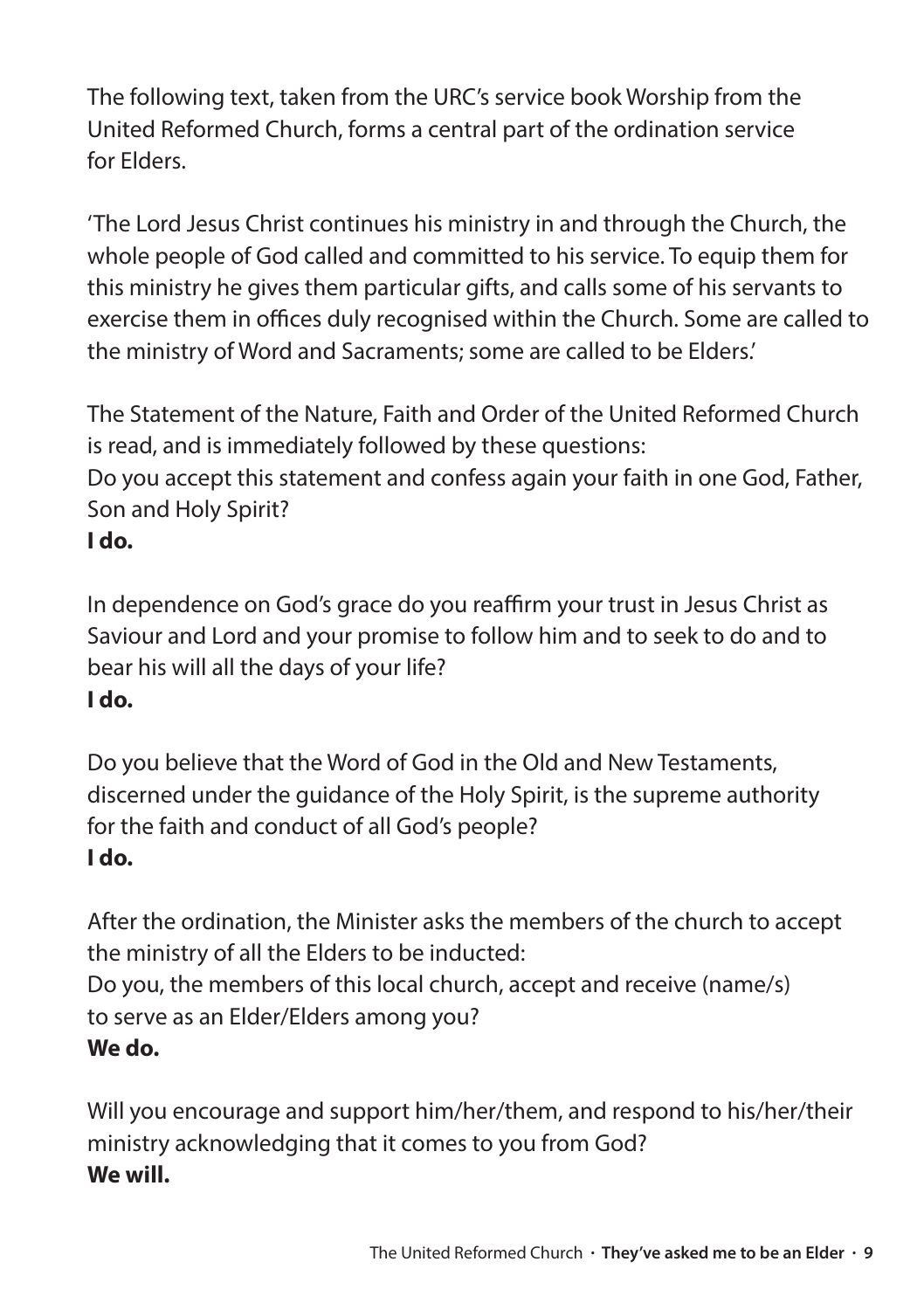The service concludes with these words:

Eternal God, you have called us all to serve you in the world and to share your love with each other and our neighbours. Through the decision of this local church you have called (name/s) to serve us as an Elder/Elders. Give them the promised blessings of your Holy Spirit and fill them with fresh vision and courage, to lead us in the work you have called us to do. Make them wise with the mind of Christ, and give them the gifts they need to fulfil this service faithfully; in the name of Jesus Christ our Lord. Amen.

## **A prayer for those considering eldership**

Loving God, guide me now as I seek to find your way for me. Create in me a renewed dedication to your service. Set before me the example of Christ Jesus. Fill me with the wisdom of the Holy Spirit. This I pray, trusting in your grace. Amen.

#### **The functions of the Elders' meeting (from The Basis of Union)**

- (i) to foster in the congregation concern for witness and service to the community, evangelism at home and abroad, Christian education, ecumenical action, local inter-church relations and the wider responsibilities of the whole Church;
- (ii) to see that public worship is regularly offered and the sacraments are duly administered, and generally to promote the welfare of the congregation;
- (iii) to ensure pastoral care of the congregation, in which the Minister is joined by Elders having particular responsibility for groups of members;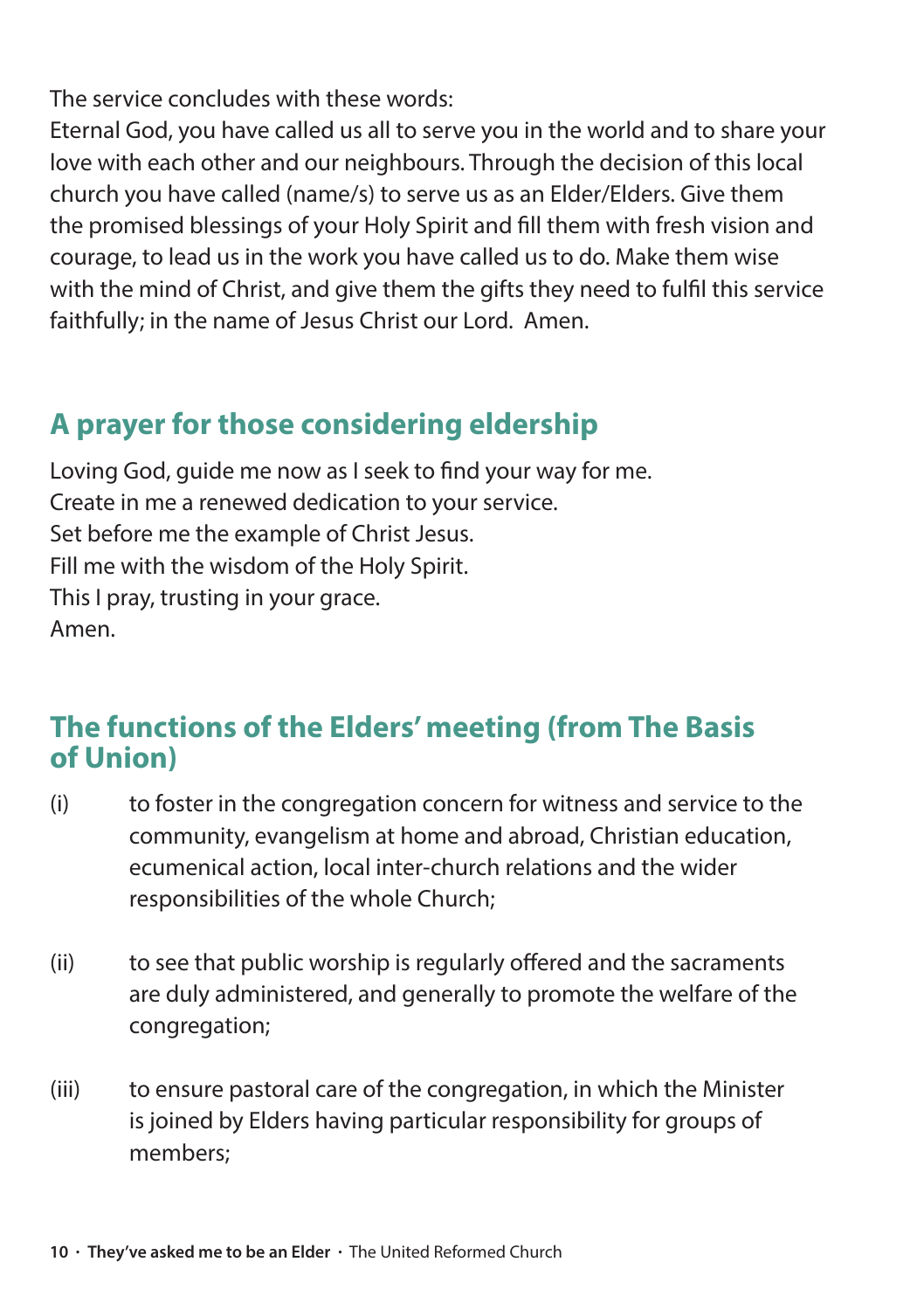- (iv) to nominate from among its members a church secretary (or secretaries), to be elected by the church meeting, to serve both the church meeting and the Elders' meeting;
- $(v)$  to arrange for pulpit supply in a vacancy;
- (vi) to keep the roll of members (see paragraph 2 (1)) and (as an aid to the discharge of the congregation's pastoral and evangelistic responsibility) lists of names of adherents and children attached to the congregation, and in consultation with the church meeting to maintain standards of membership and to advise on the admission of members on profession of faith and by transfer, on the suspension of members, and on the removal of names from the roll;
- (vii) to be responsible for the institution and oversight of work among children and young people and of all organisations within the congregation;
- (viii) to call for the election of Elders and advise on the number required;
- (ix) to consider the suitability of any applicant for recognition as a candidate for the ministry or for service as a CRCW and to advise the church meeting about its recommendation to the synod;
- (x) to recommend to the church meeting arrangements for the proper maintenance of buildings and the general oversight of all the financial responsibilities of the local church;
- (xi) to act on behalf of the church meeting and bring concerns to the wider councils of the United Reformed Church;
- (xii) to do such other things as may be necessary in pursuance of its responsibility for the common life of the Church.